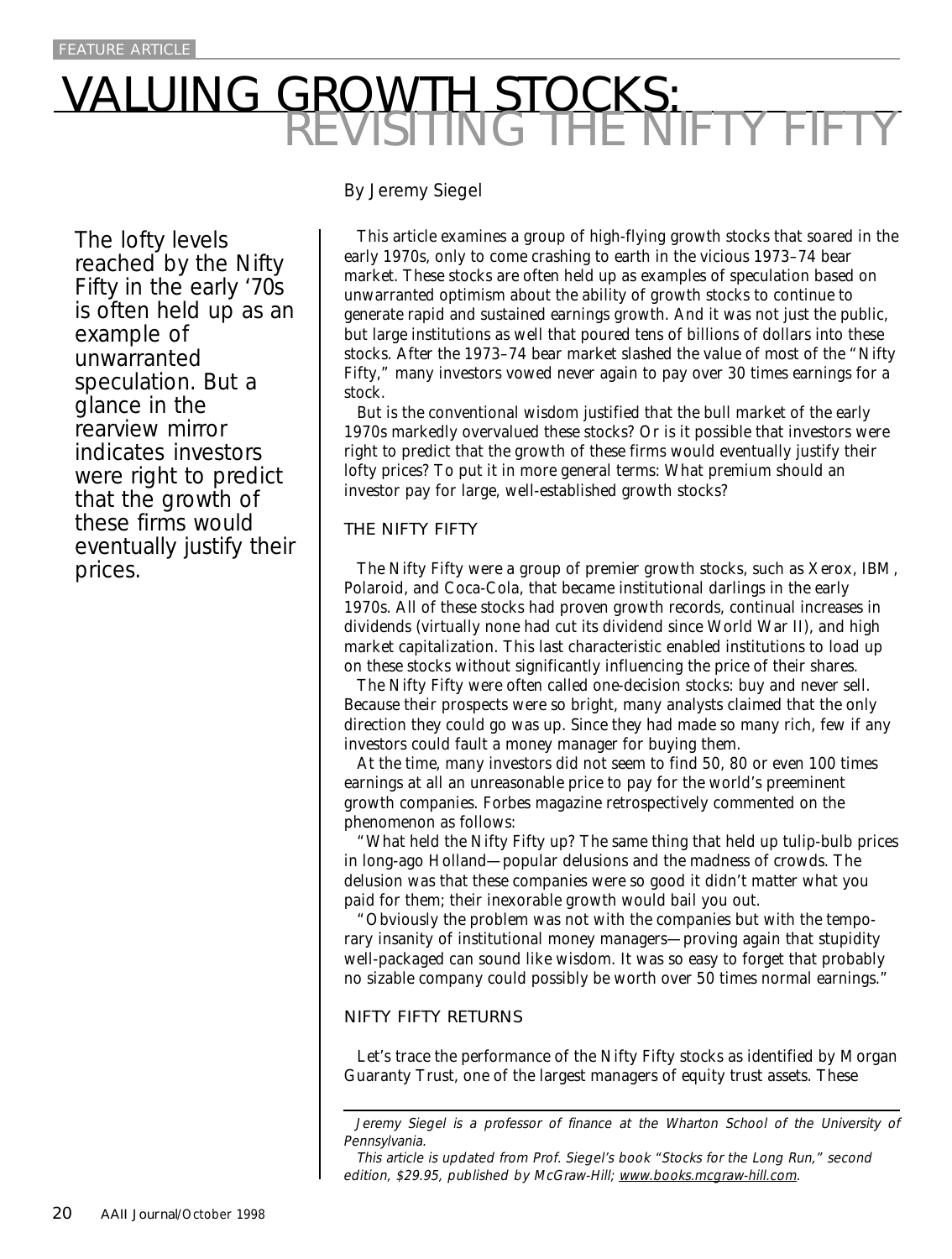### TABLE 1. NIFTY FIFTY RETURNS SINCE MARKET PEAK: DECEMBER 1972 THROUGH AUGUST 1998

|                                   | Annualized<br>Return | 1972 Actual Warranted<br>P/E Ratio | P/E Ratio | <b>EPS Growth</b><br>(thru 1996) |
|-----------------------------------|----------------------|------------------------------------|-----------|----------------------------------|
| Company                           | (% )                 | (X)                                | (X)       | (%)                              |
| Philip Morris Cos. Inc.           | 18.8                 | 24.0                               | 68.5      | 17.9                             |
| Pfizer Inc.                       | 18.1                 | 28.4                               | 72.3      | 12.2                             |
| <b>Bristol-Myers</b>              | 16.8                 | 24.9                               | 49.8      | 12.7                             |
| Gillette Co.                      | 16.8                 | 24.3                               | 45.4      | 10.4                             |
| Coca-Cola Co.                     | 16.2                 | 46.4                               | 82.3      | 13.5                             |
| Merck & Co. Inc.                  | 15.9                 | 43.0                               | 76.3      | 15.1                             |
| Heublein Inc.                     | 15.7                 | 29.4                               | 47.0      | n/a                              |
| General Electric Co.              | 15.7                 | 23.4                               | 37.8      | 10.9                             |
| Schering Corp.                    | 15.7                 | 48.1                               | 79.8      | 12.9                             |
| Squibb Corp.                      | 15.5                 | 30.1                               | 48.7      | n/a                              |
| PepsiCo Inc.                      | 15.0                 | 27.6                               | 41.1      | 11.2                             |
| Lilly Eli & Co.                   | 14.0                 | 40.6                               | 50.4      | 10.9                             |
| American Home Products            | 13.8                 | 36.7                               | 43.6      | 10.5                             |
| Procter & Gamble Co.              | 13.2                 | 29.8                               | 32.4      | 13.9                             |
| Revion Inc.                       | 13.1                 | 25.0                               | 26.9      | n/a                              |
| Johnson and Johnson               | 12.6                 | 57.1                               | 56.6      | 14.2                             |
| Anheuser-Busch Inc.               | 12.5                 | 31.5                               | 30.8      | 12.3                             |
| Chesebrough Ponds Inc.            | 12.5                 | 39.1                               | 38.2      | n/a                              |
| McDonald's Corp.                  | 12.1                 | 71.0                               | 63.2      | 17.5                             |
| First National City Corp.         | 11.4                 | 20.5                               | 16.9      | 9.3                              |
| Disney Walt Co.                   | 11.3                 | 71.2                               | 53.6      | 14.6                             |
| American Express Co.              | 10.8                 | 37.7                               | 28.0      | 9.6                              |
| Dow Chemical Co.                  | 10.6                 | 24.1                               | 17.7      | 12.2                             |
| American Hospital Supply Corp.    | 10.6                 | 48.1                               | 33.1      | n/a                              |
| Schlumberger Ltd.                 | 10.2                 | 45.6                               | 28.6      | 11.5                             |
| Upjohn Co.                        | 10.0                 | 38.8                               | 25.3      | 11.3(a)                          |
| AMP Inc.                          | 9.7                  | 42.9                               | 25.0      | 9.5                              |
| Texas Instruments Inc.            | 9.1                  | 39.5                               | 20.2      | 12.7(b)                          |
| Minnesota Mining & Manuf'g        | 8.5                  | 39.0                               | 20.6      | 8.7                              |
| <b>Baxter Labs</b>                | 8.1                  | 71.4                               | 29.6      | 10.5                             |
| Int'l Telephone & Telegraph Corp. | 8.0                  | 15.4                               | 8.6       | 2.7(a)                           |
| Int'l Business Machines           | 7.7                  | 35.5                               | 17.1      | 6.6                              |
| Penney J.C. Inc.                  | 7.3                  | 31.5                               | 14.8      | 5.0                              |
| Sears Roebuck & Co.               | 7.3                  | 29.2                               | 14.2      | 4.5                              |
| Int'l Flavors & Fragrances        | 7.0                  | 69.1                               | 27.7      | 9.4                              |
| Schlitz Joe Brewing Co.           | 6.6                  | 39.6                               | 15.6      | n/a                              |
| Xerox Corp.                       | 6.5                  | 45.8                               | 19.4      | 5.1                              |
| Halliburton Co.                   | 6.3                  | 35.5                               | 12.7      | 3.9                              |
| Lubrizol Corp.                    | 6.0                  | 32.6                               | 12.1      | 9.4                              |
| Eastman Kodak Co.                 | 5.5                  | 43.5                               | 16.1      | 5.9                              |
| Simplicity Patterns               | 5.3                  | 50.0                               | 8.7       | n/a                              |
| Digital Equipment Corp.           | 5.2                  | 56.2                               | 9.7       | $-12.6*$                         |
| Avon Products Inc.                | 5.0                  | 61.2                               | 24.2      | 3.3                              |
| Louisiana Land & Exploration Co.  | 4.4                  | 26.6                               | 8.6       | 1.2                              |
| Black and Decker Corp.            | 2.8                  | 47.8                               | 10.5      | 3.4                              |
| Kresge (S. S.) Co.                | 2.1                  | 49.5                               | 10.1      | 1.2                              |
| Burroughs Co.                     | $-0.4$               | 46.0                               | 6.6       | $-16.6*$                         |
| Polaroid Corp.                    | $-1.0$               | 94.8                               | 11.9      | $-2.9$                           |
| Emery Air Freight Corp.           | $-1.9$               | 55.3                               | 8.0       | n/a                              |
| MGIC Investment Corp.             | $-8.6$               | 68.5                               | 4.8       | n/a                              |
| <b>Rebalanced Portfolio</b>       | 12.5                 | 41.9                               | 40.6      | 11.0                             |
| Non-Rebalanced Portfolio          | 12.2                 | 41.9                               | 38.4      | 11.0                             |
| <b>S&amp;P 500</b>                | 12.7                 | 18.9                               | 18.9      | 8.0                              |

\* Companies had negative EPS in last year measured—used \$0.01/share to calculate EPS growth.

earnings growth through 1994

(b) earnings growth through 1995

stocks are listed in Table 1, along with their 1972 price-earnings ratios. The product lines range from drugs, computers and electronics, photography, food, and tobacco to retailing, among others. Notably absent are the cyclical industries: auto, steel, transportation, capital goods, and oil.

Many of the original Nifty Fifty stocks are still giants today. In 1998, 15 occupied the list of top 40 U.S. stocks in market capitalization, and six (General Electric, Coca-Cola, Merck, Philip Morris, Procter and Gamble, and IBM) are among the top 10. (Corporate changes in the Nifty Fifty since the early 1970s are described in the box at the end of the article.)

The Nifty Fifty did sell at hefty multiples. The average priceearnings ratio of these stocks was 41.9 in 1972, more than double that of the S&P 500's 18.9, while their 1.1% dividend yield was less than half that of other large stocks. Over one-fifth of these firms sported price-earnings ratios in excess of 50, and Polaroid was selling at over 90 times earnings.

Table 1 ranks these stocks according to their annual compound returns from December 1972 through August 31, 1998. December 1972 was chosen because an equally weighted portfolio of each of these stocks peaked in that month, which was considered the height of the Nifty-Fifty mania.

Consumer brand-name stocks, such as Philip Morris, Gillette, Coca-Cola, and PepsiCo, were clearly the star performers after the 1972 peak. The drug stocks also performed extremely well. Merck, Bristol-Myers, Schering, Pfizer, Upjohn, and Johnson & Johnson all beat the S&P 500. But the biggest winner was Philip Morris, which had an outstanding 18.8% return since December 1972.

Of course, there were also some big losers. Technology issues as a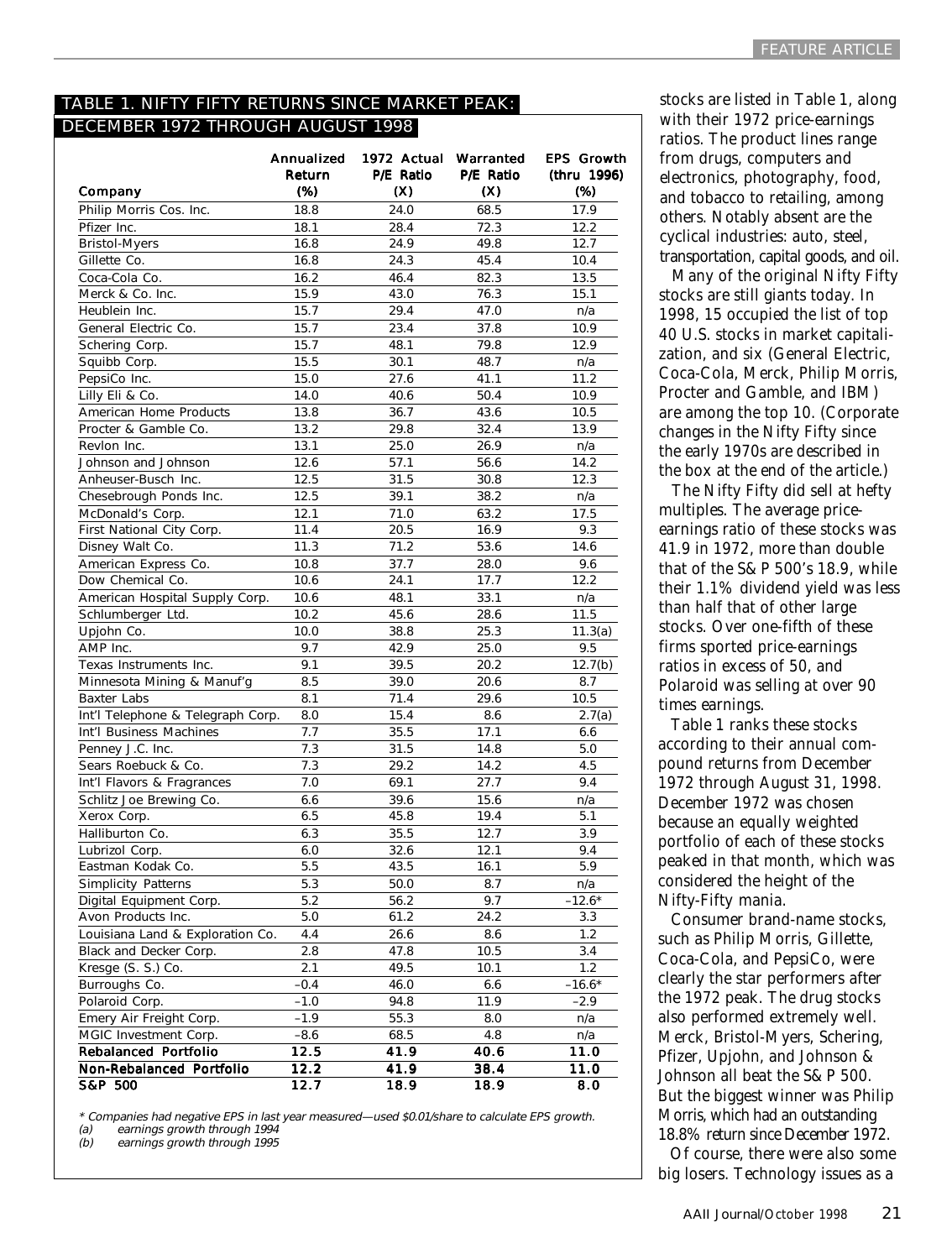

FIGURE 1. VALUATION OF EQUALLY-WEIGHTED NIFTY FIFTY PORTFOLIO

whole did badly, and four stocks, Emery Air Freight, Burroughs, MGIC Investment Corp. and Polaroid, had negative returns.

#### THE DATA

Did the Nifty Fifty stocks become overvalued during the buying spree of 1972? Yes—but by a very small margin. A portfolio with equal amounts invested in all of the Nifty Fifty stocks that was started at the market peak in December 1972 and rebalanced monthly would have realized a 12.5% annual return through August 1998. The same portfolio would have returned 12.2% if it were never rebalanced over time.

Figure 1 shows the degree of overvaluation or undervaluation relative to the S&P 500 of an equally weighted portfolio of the Nifty Fifty from December 1970 through August 1998. A fairly valued portfolio would show the same return as the S&P 500 over this time period, while an overvalued portfolio would underperform

the index and an undervalued portfolio would outperform the index. In December 1972, at the peak of the Nifty Fifty mania, these stocks were overvalued by only about 3.2% on the basis of their return over the next 26 years, although they reached a maximum overvaluation of 7.2% in August of 1973 as the market began to decline. However, after 1976 they became deeply undervalued, and a portfolio composed of these stocks purchased during this time would have substantially outperformed the index.

Since the average dividend yield on the Nifty Fifty was more than 1½% below the yield on the S&P 500, most of their returns come from lower-taxed capital gains. The aftertax yield on a portfolio of Nifty Fifty stocks, purchased at their market peak, would have surpassed the aftertax yield on the S&P 500 for an investor in or above the 28% tax bracket.

#### THE RIGHT P/E FOR GROWTH

If you could have presented long-

term investors with a crystal ball in 1972 that revealed the 26 subsequent years of dividends, earnings, and 1998 prices of the Nifty Fifty stocks, what price would investors have paid for these stocks in December 1972? The answer is a price high or low enough so that, given their subsequent dividends and August 1998 price, their total returns over the past 26 years would match the overall market. Table 1 reports these prices relative to their 1972 earnings. Since these prices are warranted by their future returns, these price-earnings ratios

are called the *warranted P/E.* [Returns are also related to market risk, but adjusting for this does not materially change the statistics in Table 1. For more on this, see "The Nifty-Fifty Revisited: Do Growth Stocks Ultimately Justify Their Price?" by Jeremy Siegel in the Journal of Portfolio Management, Summer 1995.]

What is so surprising is that many of these stocks were worth far more than even the lofty heights that investors bid them. Investors should have paid 68.5 times the 1972 earnings for Philip Morris instead of the 24 they did pay, undervaluing the stock by almost 3-to-1. Coca-Cola was worth over 82 times its earnings, and Merck should have sported a multiple of more than 76. Interestingly, the group that was the most undervalued, and subsequently most successful, catered to brand-name consumer foods, including McDonald's, PepsiCo, Coca-Cola, and even Philip Morris.

In contrast to brand-name consumer stocks, the technology stocks—that is, those in the original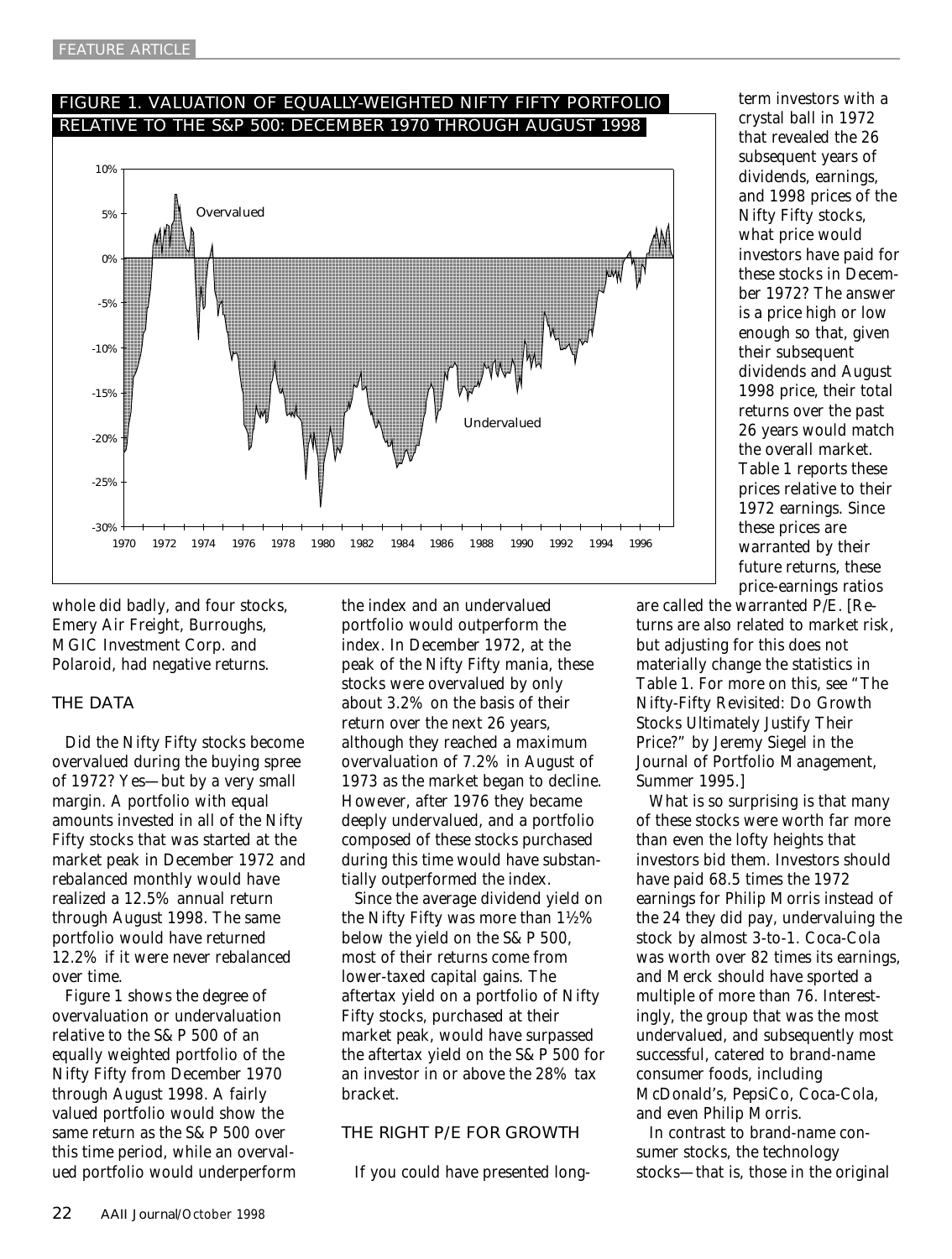Nifty Fifty—failed badly. IBM, which commanded a price-earnings ratio of 35 in the early 1970s, was actually worth only 17.1 times earnings despite its recent stellar comeback. And while investors paid 45.8 times earnings for Xerox, it was worth only 19.4 times earnings on the basis of its future growth. Polaroid sported the highest priceearnings ratio, selling for a fantastic 94.8 times earnings, almost eight times higher than was justified by its future returns. Who would have thought in the 1970s that a softdrink manufacturer would so thoroughly trounce technology giants such as IBM, Digital Equipment, Texas Instruments, Xerox, and Burroughs?

Despite its mix of winners and losers, an equally weighted portfolio of Nifty Fifty stocks was worth 40.6 times its 1972 earnings, marginally less than the 41.9 ratio that investors paid for them.

#### EPS GROWTH & VALUATIONS

Table 1 reports the rate of growth of per-share earnings of each of the Nifty Fifty firms over the subsequent 26 years through 1996 [a more recent update was not available, but these long-term growth rates do not change substantially over one- or two-year periods]. The average annual rate of growth was 11%, three percentage points higher than the earnings growth of the S&P 500. This contrasts sharply with the conclusion of some researchers who maintained that growth stocks had no better subsequent earnings growth than the average stock.

The relation between priceearnings ratios and the earnings growth of the Nifty Fifty shows that investors were not totally irrational to pay the premium they did for these stocks. In December 1972, the average price-earnings ratio of the S&P 500 was 18.9, which corresponds to an earnings yield (earnings divided by price, the inverse of a price-earnings ratio) of 5.3%. The

#### Corporate Changes in the Nifty Fifty

There have been 14 corporate changes to the Nifty Fifty over the past several decades:

- American Hospital Supply merged with Baxter Travenol (later Baxter International) in November 1985.
- Burroughs changed its name to Unisys in 1987.
- Chesebrough Ponds was merged into Unilever NV in February 1987.
- Emery Air Freight merged with Consolidated Freightways (now CNF Transportation) in April 1989.
- Heublein was merged into RJR Nabisco in October 1982, which became RJR Industries and was taken private on April 28, 1989.
- MGIC Investment merged with Baldwin United in March of 1982, which went bankrupt and emerged from bankruptcy in November 1986 under the name PHL Corp. PHL was absorbed by Leucadia National Corp. in January 1993.
- Revlon was subject to a leveraged buyout in July 1987.
- Schlitz merged in June 1982 with Stroh Brewing, a privately held firm.
- Simplicity Pattern became MAXXAM in May 1984 and then MAXXAM Group in May 1988.
- Squibb was purchased on October 4, 1989, by Bristol-Myers.
- Upjohn merged with Pharmacia AB (Sweden) in November 1995 and became Pharmacia & Upjohn, Inc.
- Burlington Resources bought Louisiana Land & Exploration in October 1997.
- Starwood Lodging bought ITT in February 1998.
- Compaq bought Digital Equipment Corp. in June 1998.

Nifty Fifty, with a price-earnings ratio of 41.9, had an earnings yield of 2.4%, about three percentage points lower than the S&P 500. But the deficit in the earnings yield was almost exactly made up by the higher growth rate of future earnings, so their total return matched that of the S&P 500. The Nifty Fifty investors, therefore, properly traded off a higher price-earnings ratio (and a lower current yield) with higher subsequent earnings growth.

A rule of thumb for stock valuation is to calculate the sum of the growth rate of a stock's earnings plus its dividend yield, and divide by its price-earnings ratio. The higher the ratio, the better; famed money manager Peter Lynch recommends that investors go for stocks with a ratio of 2.0 or higher, and avoid those with a ratio of 1.0 or less.

Yet this procedure would have eliminated all of the best Nifty Fifty stocks. The top stocks had 26-year earnings growth rates between 10% to 15% per year, yet their warranted price-earnings ratios often exceeded 50. Stocks with persistent earnings growth are often worth far more than the multiple that Wall Street considers "reasonable."

But there is also a value-oriented theme hidden in the dazzle of these growth stocks. If you examine the actual price-earnings ratios of the Nifty Fifty stocks, the 25 stocks with the highest ratios (averaging 54) yielded only about half the subsequent return as the 25 stocks with the lowest price-earnings ratios (averaging 30). So, although these growth stocks as a group were worth more than 40 times earnings, they should not be considered buys "at any price." Those stocks that sustain growth rates above the longterm average are worth their weight in gold, but few live up to their lofty expectations.

#### **CONCLUSION**

Examining the wreckage of the Nifty Fifty in the 1974 bear market,